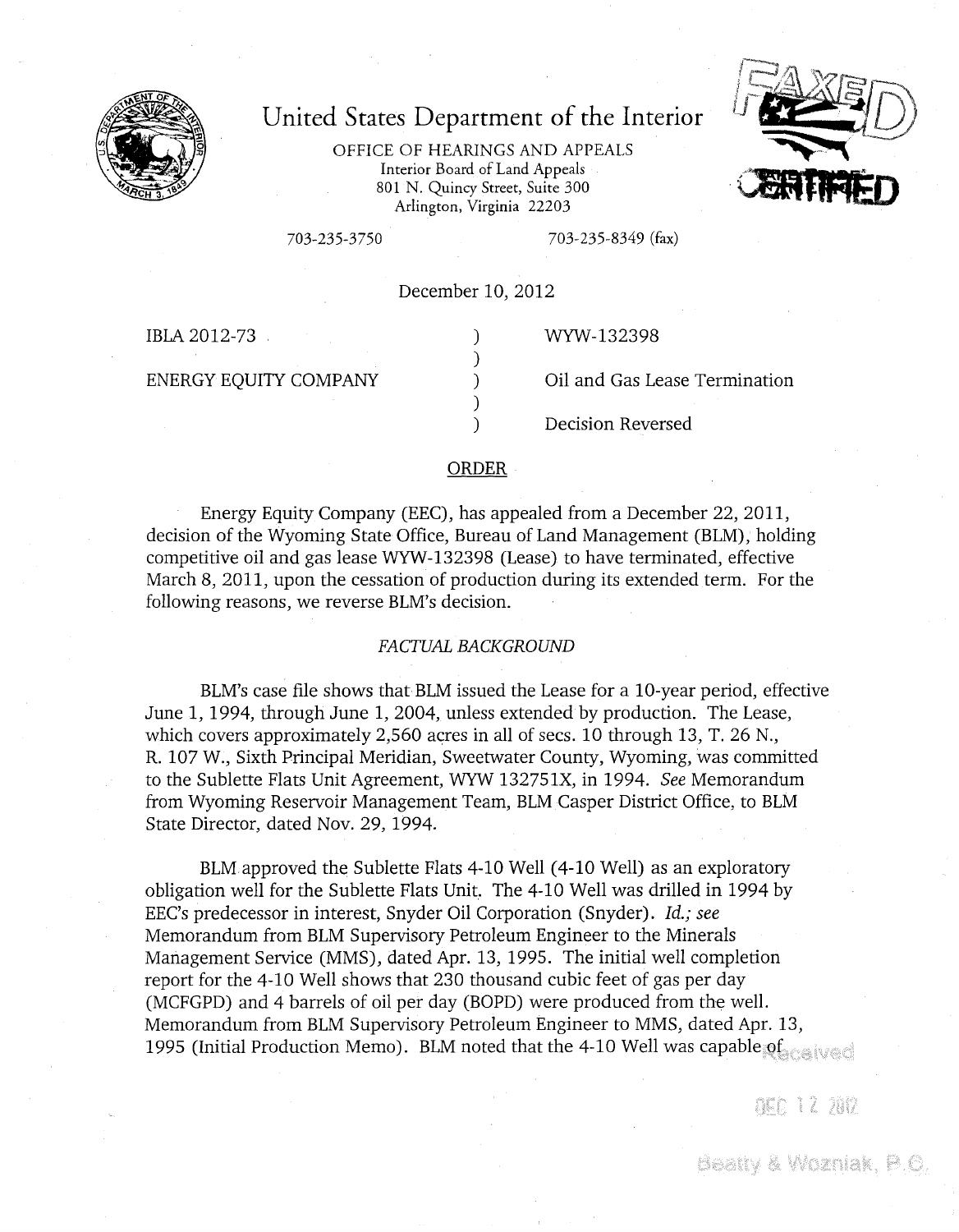production in paying quantities on a lease basis. *Id.* The Well was classified as " $GSI$ "-gas shut-in. *Id.*<sup>1</sup>

Two months after the well was shut-in, BLM granted to Mountain Gas Resources LLC a 22.8-mile right of way for a pipeline, a portion of which would run close to the 4-10 Well. *See* (LIVE) Serial Register Page for WYW-134639 (through Dec. 2008). EEC states that "[i]n order to produce this oil and gas, a 22.8 mile pipeline would have to be installed." Statement of Reasons (SOR) at 3. There is nothing in the record to suggest that construction of this pipeline ever began.

The Serial Register Page for the Sublette Flats Unit Agreement indicates that the 4-10 Well was determined as a "non-pay" unit well and that the Sublette Platts Unit terminated by its own terms in October 1995. In a decision dated March 4, 1996, BLM stated that the Lease remained in effect for its original term only: "Because the expiration dates of the  $\Box$  leases are later than October 2, 1997  $\Box$  years after termination of the unit, *see supra* note 1], the leases are not extended, but remain in effect for the remainder of their terms as long as rentals are timely paid[.]" *See* BLM decision dated Mar. 4, 1996. The Decision further indicated that the expiration date of the Lease was May 31, 2004. For the remainder of its original term, the only activity documented in the case file is the Lease's multiple assignments, transfers, and subleasing to various entities.

The Lease was transferred to EnCana Oil and Gas (EnCana) in 2007. The documentation in the record as to the 4-10 Well's status is conflicting. On May 30, 2007, 3 years after expiration of Lease's original term, BLM sent to EnCana a letter indicating that the Lease "is currently in its extended term by reason of production." However, BLM then reported in that same letter that the 4-10 Well "has never produced," and that it had "determined that the [L]ease is not capable of production

<sup>1</sup> Under the "Remarks" section, BLM's petroleum engineer noted that the well qualified as a "Yates Determination" well. In *Yates Petroleum Corp.,* 67 IBLA 246 (1982), the Board held that, for lease extension purposes, a unitized well capable of production, but not in sufficient quantities to cover drilling and completion costs, is a well capable of production in paying quantities so that all committed Federal leases are extended beyond their primary terms. If no other wells are drilled that qualify as a unit paying well, the unit terminates for lack of production from a unit well and the leases are entitled to a 2-year extension upon elimination from the unit. 67 IBLA at 258; *see also* 43 C.P.R.§ 3186.1 (Model Unit Agreement at§ 9).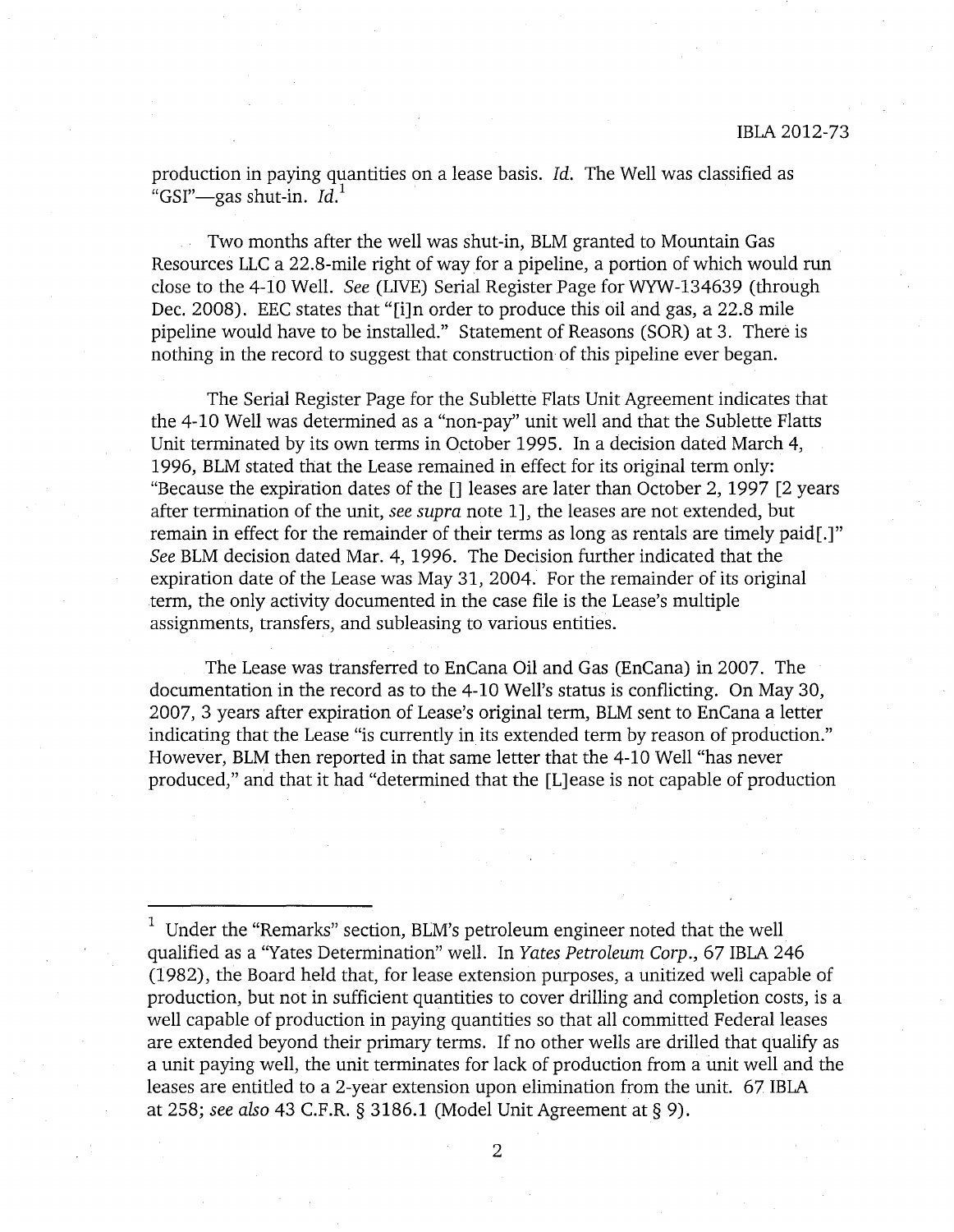in paying quantities." BLM provides no explanation for its determination. However, BLM

allowed [EnCana] 60 days from receipt of this letter within which to commence reworking or drilling operations on the leasehold. The [L]ease will not terminate so long as approved operations are commenced within the 60-day period and are continued with reasonable diligence until paying production is restored.

### May 3, 2009, Letter from BLM to Encana.

Again, the record submitted to the Board does not include the relevant documentation, but documents submitted by EEC make clear that EnCana responded to ELM's May 2007 letter by requesting an extension of time to flow test the 4-10 Well and to review those flow test results. SOR at  $3:$  Answer, Ex. A (Declaration of Trisha Carmell, BLM Petroleum Engineer) at **'l'l14,** 15; *see* Decision at 1. There appears to be no dispute that during the flow test, the gas rates were initially 1185 MCFGPD and dropping to 243 MCFGPD over the 7-day period, and a total of 122 barrels of oil were produced over that period. *See* SOR at 5; *id.,* Ex. 3 at 1 (Letter from BLM to EEC dated June 7, 2011).

EEC obtained an interest in the Lease and the 4-10 Well from EnCana in 2007. Effective February 1, 2008, BLM approved transfer of EnCana's operating rights in the Lease to EEC. Three years passed. Then, by letter dated February 28, 2011, BLM notified EEC that it had "determined the lease is not capable of production in paying quantities" and allowed EEC 60 days to "commence reworking or drilling operations" and to continue approved operations "with reasonable diligence until paying production is restored." BLM stated that if EEC "believe [ d] the lease is capable of production in paying quantities which would pay the day-to-day operating costs, including rental and/or minimum royalty on a sustained basis, you must submit justification within 60 days from receipt of this letter." EEC received the letter on March 8, 2011.

 $2$  EEC "includes, as Exhibits, numerous other documents that BLM should have included in [the] administrative record. The ... administrative record provided by BLM to the Board is incomplete and missing many of the pertinent documents necessary for the Board's review of ELM's Decision." SOR at 3 n.3. BLM does not dispute the authenticity of EEC's Exhibits or otherwise respond to EEC's assertion regarding the state of the record.

BLM is required to file the complete case file surrounding any appeal made to the Board, including all official correspondence received by or sent to BLM. *See, e.g., Mobil Oil Exploration* & *Producing Southeast, Inc.,* 90 IBLA 173, 177 (1986).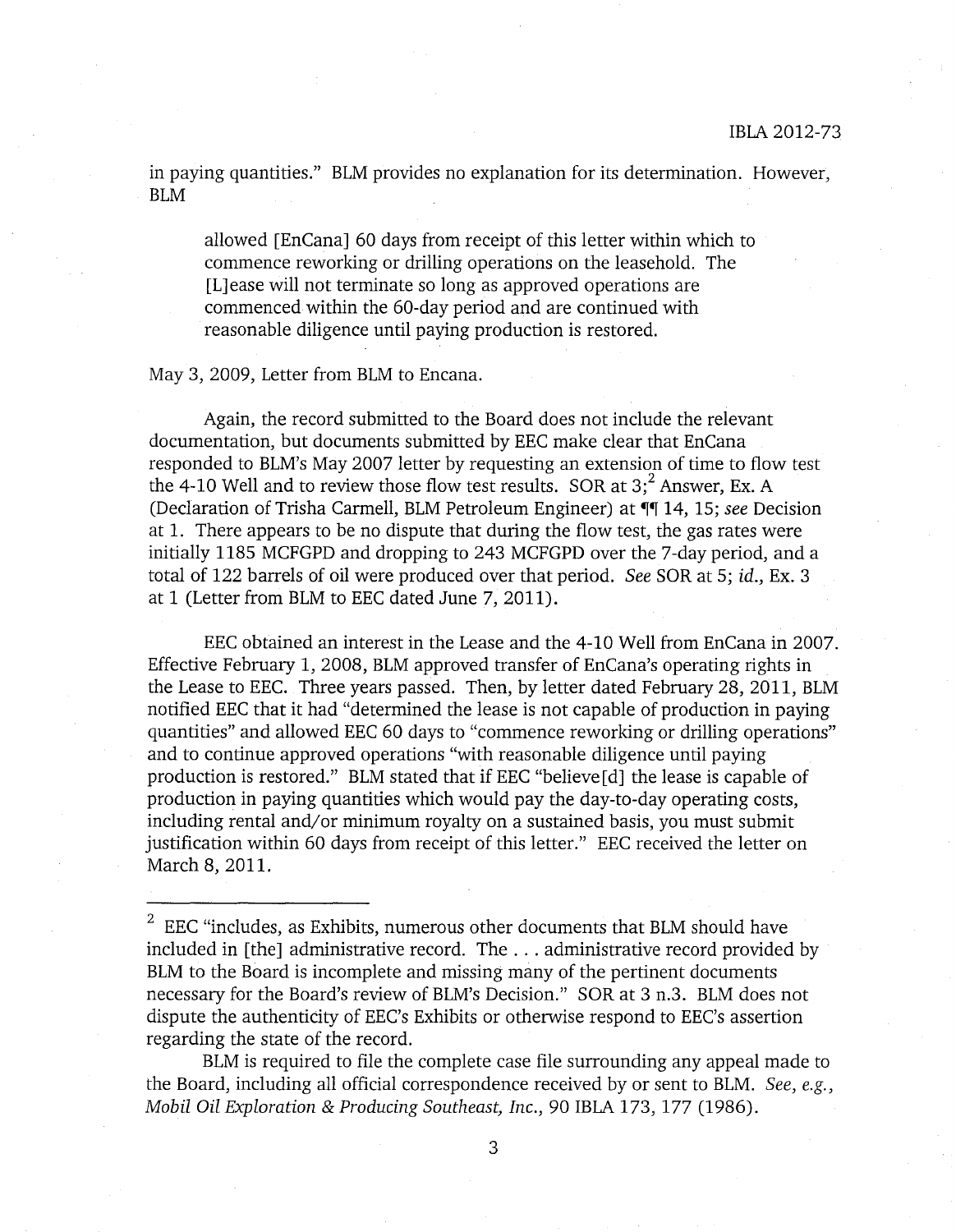According to attachments to EEC's SOR, EEC responded to BLM's letter with an April 1, 2011, Sundry Notice, in which EEC stated its intent to put the well into production but needed BLM's permission "to vent gas by building a flare pit and flaring the gas." SOR, Ex. 5. EEC explained that it "is beginning  $[t0]$  build $[]$  a tank battery [to] begin production of the well." *Id.* 

BLM denied EEC's request by letter dated June 7, 2011. *See* SOR, Ex. 3. The well "is a gas well," stated BLM, and therefore, "[i]n accordance with NTL 4A, gas well gas cannot be vented unless the produced oil energy equivalent is greater than the gas energy equivalent. If EEC submits justification the oil energy equivalent . exceeds the gas energy equivalent, [BLM] will consider the request."3 *Id.* BLM recognized that gas had not been produced because the operators had been awaiting construction of the 22.8-mile pipeline. *Id.* BLM did not prescribe a due date for the requested information.

In a letter dated June 28, 2011, EEC notified BLM that it had "hired an engineer to provide justification of the oil energy equivalent exceeding the gas energy equivalent," and that it "should have the documentation within 60 days." SOR, Ex. 6 (letter from EEC to BLM, dated June 28, 2011). On July 8, 2011, EEC requested that BLM provide it with EnCana's testing records from 2007. SOR, Ex. 7 (e-mail from EEC to BLM). The engineer hired by EEC sought "the production history from EnCana's testing in May 2007, along with the gas compositional analysis." *Id.*  BLM's petroleum engineer replied that she checked BLM's well file and found no submissions indicating that EnCana had performed a gas analysis in 2007. However, the daily reports in BLM's file showed that EnCana had produced over 100 barrels of oil during its flow test in 2007. *See* SOR, Ex. 7 (e-mail from BLM to EEC, dated July 11, 2011). On July 11,2011, EEC again requested from BLM the well reports submitted by EnCana for the 4-10 Well. BLM agreed to fax the daily reports to EEC and recommended that EEC contact EnCana directly for any other desired information. *See id.* 

In August 2011, EEC contracted with Open Range Access, Inc. (Open Range), to perform an oil and gas analysis of the 4~10 Well. A month later, Open Range was able to run an analysis of the Well. Open Range summarized that analysis in a September 13, 2011, report, which included specific details and analyses of the gas components of the Well. EEC submitted this report to BLM. *See* SOR, Ex. 8.

 $3$  Under NTL-4A, titled "Royalty or Compensation for Oil and Gas Lost," gas from a gas well "may not be flared or vented. For the purposes of this Notice, a gas well will be construed as a well from which the energy equivalent of the gas produced, including its entrained liquid hydrocarbons, exceeds the energy equivalent of the oil produced." 44 Fed. Reg. 76600 (Dec. 27, 1979).

4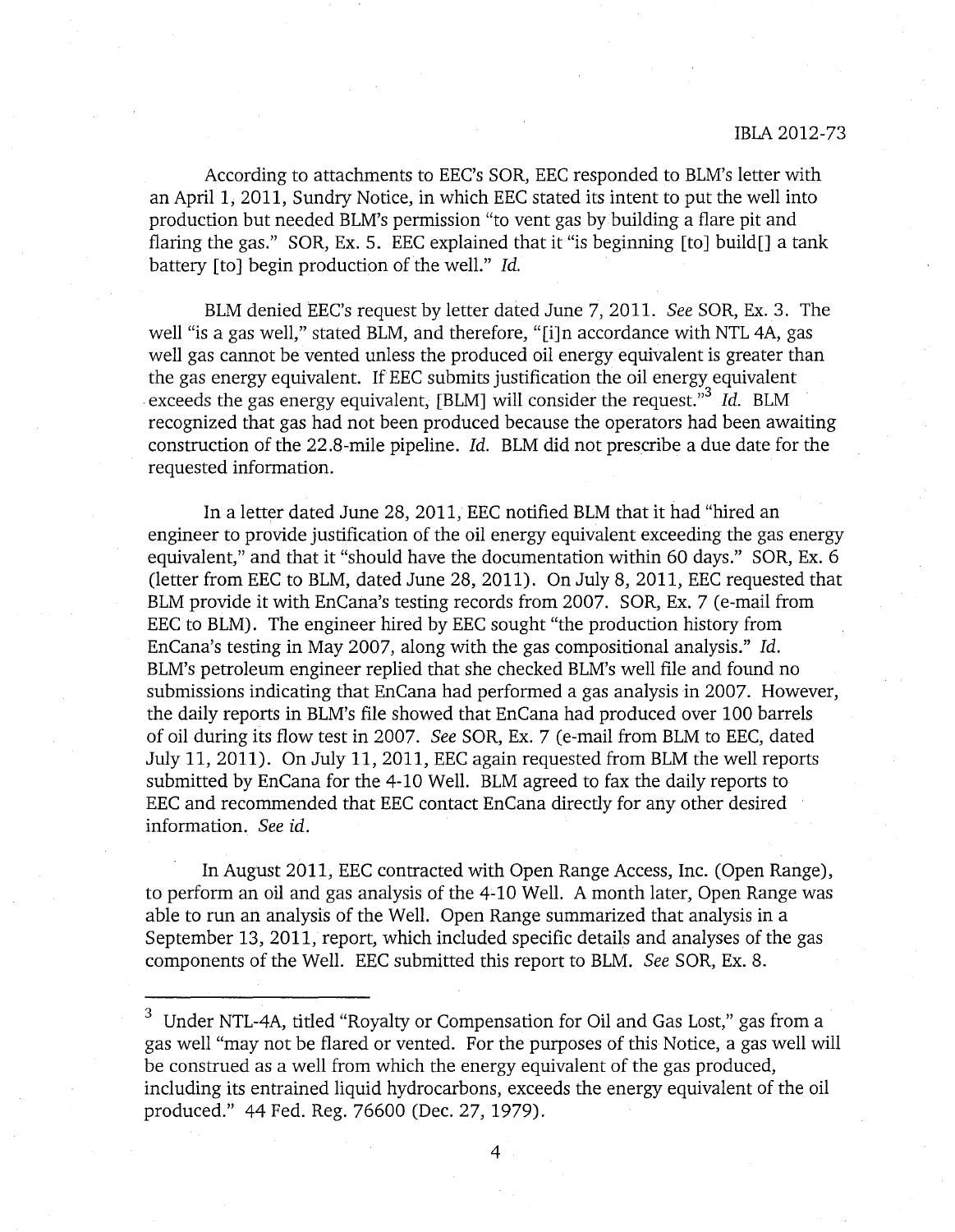Based upon Open Range's analysis, EEC filed with BLM a follow-up Sundry Notice dated November 2, 2011, requesting approval to begin production. SOR, Ex. 8. EEC provided an economic analysis of the value of the natural gas and oil produced from the 4-10 Well based on the 3-day flow test performed by EnCana in 2007. Also, considering the current price of natural gas and oil, EEC indicated that the well would produce approximately \$6,800 in oil and gas for those 3 days. According to EnCana's test figures from 2007, the Well

produced a total of 820 MCFG and SO [barrels of oil] during the last three days of EnCana's testing from July 1S-17, 2007. The value of the gas at current (10/12/11) prices is  $\dots$  \$ 3,187.<sup>[4</sup>] The value of the oil produced is 50 [barrels] x  $$ 73.81 / [Barrels] = $3,690$ . Therefore, the value of the produced gas (even before processing and transportation fees) is less than the value of the produced oil.

*Id.* Appended to the Sundry Notice was an oil and gas analysis report documenting the measurement figures *(i.e.,* BTU content) cited by EEC in its Sundry Notice. *Id.; see* SOR at S. Exhibit 9 to EEC's SOR is a Declaration by Susan Murrah (Murrah Declaration), Administrative Assistant for EEC, in which she states that the November 2, 2011, Sundry Notice shows that the 4-10 Well is capable of production in paying quantities. She states that the operational costs to produce the Well are approximately \$100,000 for the first year to install production facilities and to produce the Well; the Well would produce 17 barrels of oil a day; at a modest price of \$7S a barrel, the Well would generate approximately \$46S,37S gross revenue for the year; and that the net revenue to EEC would be over \$3SO,OOO for the first year. She concludes that the production from the Well would result in a net profit to EEC, after the payment of all taxes and royalties. *See* SOR, Ex. 9 at **'114.** 

BLM denied the Sundry Notice on November 7, 2011. SOR, Ex. 8. Words handwritten under the "Denied" ink stamp states: "Does not meet NTL4A Requirements as stated in June 7, 2011 letter." *Id.* Shortly thereafter, BLM sent a memorandum dated November 16, 2011, to the Office of Natural Resources Revenue of the Bureau of Ocean Energy Management, Regulation, and Enforcement, stating

s

 $4$  Gas is generally sold per unit of energy that can be produced by burning the gas, and price is based on, among other things, British Thermal Units (BTUs), here \$3.S4 per MMBTU. According to EEC, it takes 1098 BTU to heat 1 standard cubic foot of the well's gas. If the well produced 820,000 cubic feet of gas, it would take 900.26 MMBTUs to generate energy from that gas (820 MCF x 1098 BTU). This figure, when multiplied by \$3.S4, leaves EEO with \$3,186.92 for 3 days' worth of extracted gas.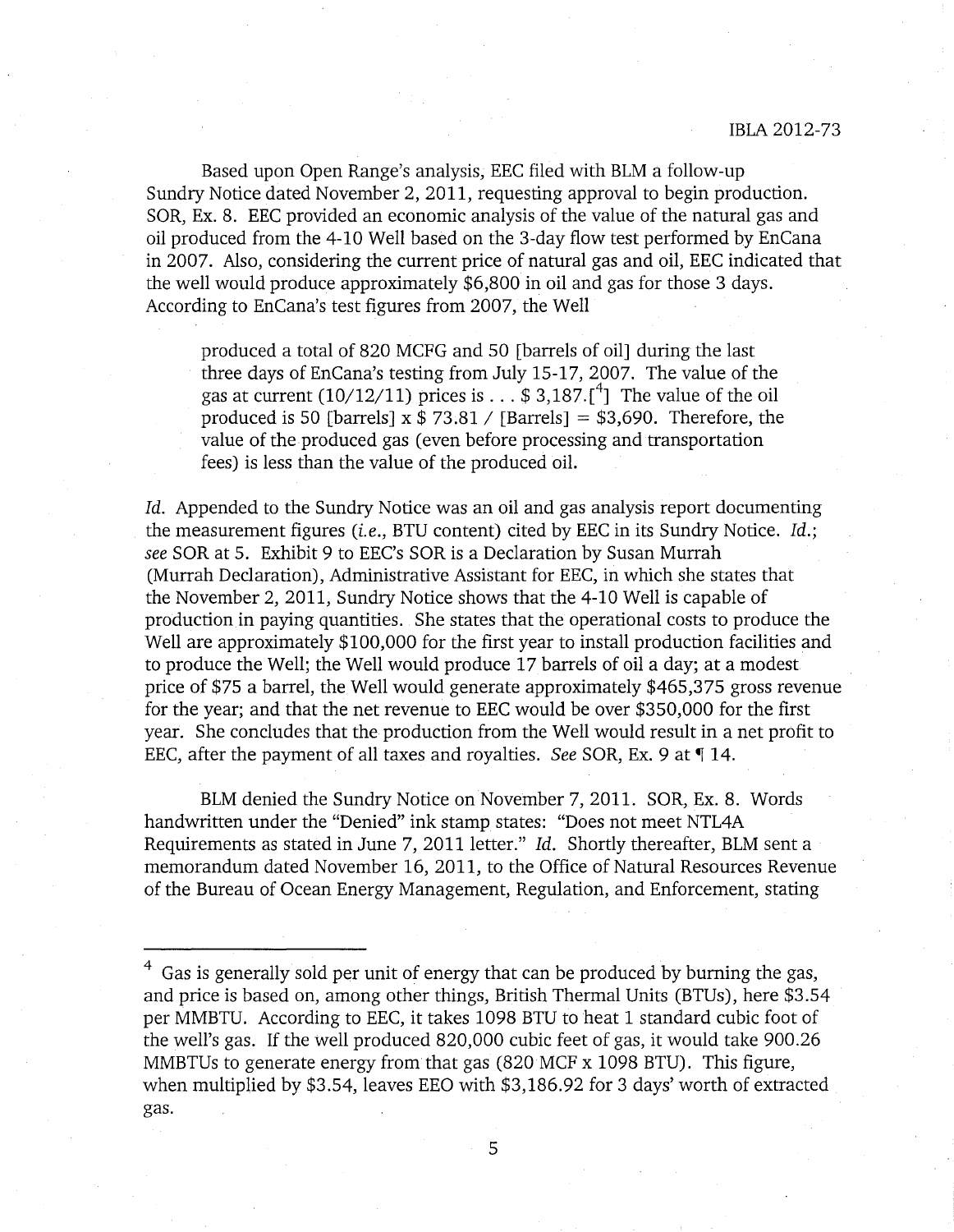that the date of last production on the Lease was October 1998,<sup>5</sup> that the well was shut-in, and that a 60-day letter had been issued and subsequently received on March 8, 2011.

On November 30, 2011, EEC hired Jon Potratz<sup>6</sup> "to determine what needs to be done in order to flow the well back to obtain a sample of the oil to compare the energy content of the oil with the energy content of the gas, as requested by the BLM." SOR at 6, Ex. 9 (Murrah Declaration) at [15.

On December 22, 2011, BLM issued the decision to terminate the lease. Quoting the text of 43 C.F.R. 3107.2-2,<sup>7</sup> BLM stated that EEC had received notice on March 8, 2011, that the last producing well on the Lease is no longer capable of producing hydrocarbons in paying quantities, and that EEC was allowed 60 days from receipt of that notice to commence reworking or drilling operations. According to BLM, "no reworking or drilling operations commenced within the specified time frame. **Therefore, the term of [the Lease] is exhausted and the Lease is held to have terminated by cessation of production effective March 8, 2011."** EEC appealed.

5 The October 1998 date is not explained in the record. However, the online well database of the Oil and Gas Conservation Commission of the State of Wyoming indicates that the well produced 87 barrels of oil in 1998. It then states that the well has since been shut in and is classified as "idle." http:/ /wogcc.state.wy.us (last visited on Aug. 27, 2012). To be clear, there is no order or any other correspondence in the case file to indicate that the lessee/ operator requested and BLM approved the shut-in status of the 4-10 Well.

<sup>6</sup>Potratz' relationship with EEC is not explained in the record. However, on Jan. 20, 2012, Potratz took an oil sample from the 4-10 Well. Wyoming Analytical Laboratories, Inc., analyzed that sample and reported that the oil heating content exceeds the heating content of the gas from the Well. SOR at 6; SOR at 6, Ex. 9 (Murrah Declaration) at  $\P$ [15, 16.

7 That regulation reads:

A lease which is in its extended term because of production in paying quantities shall not terminate upon cessation of production if, within 60 days thereafter, reworking or drilling operations on the leasehold are commenced and are thereafter conducted with reasonable diligence during the period of nonproduction. The 60-day period commences upon receipt of notification from the authorized officer that the lease is not capable of production in paying quantities.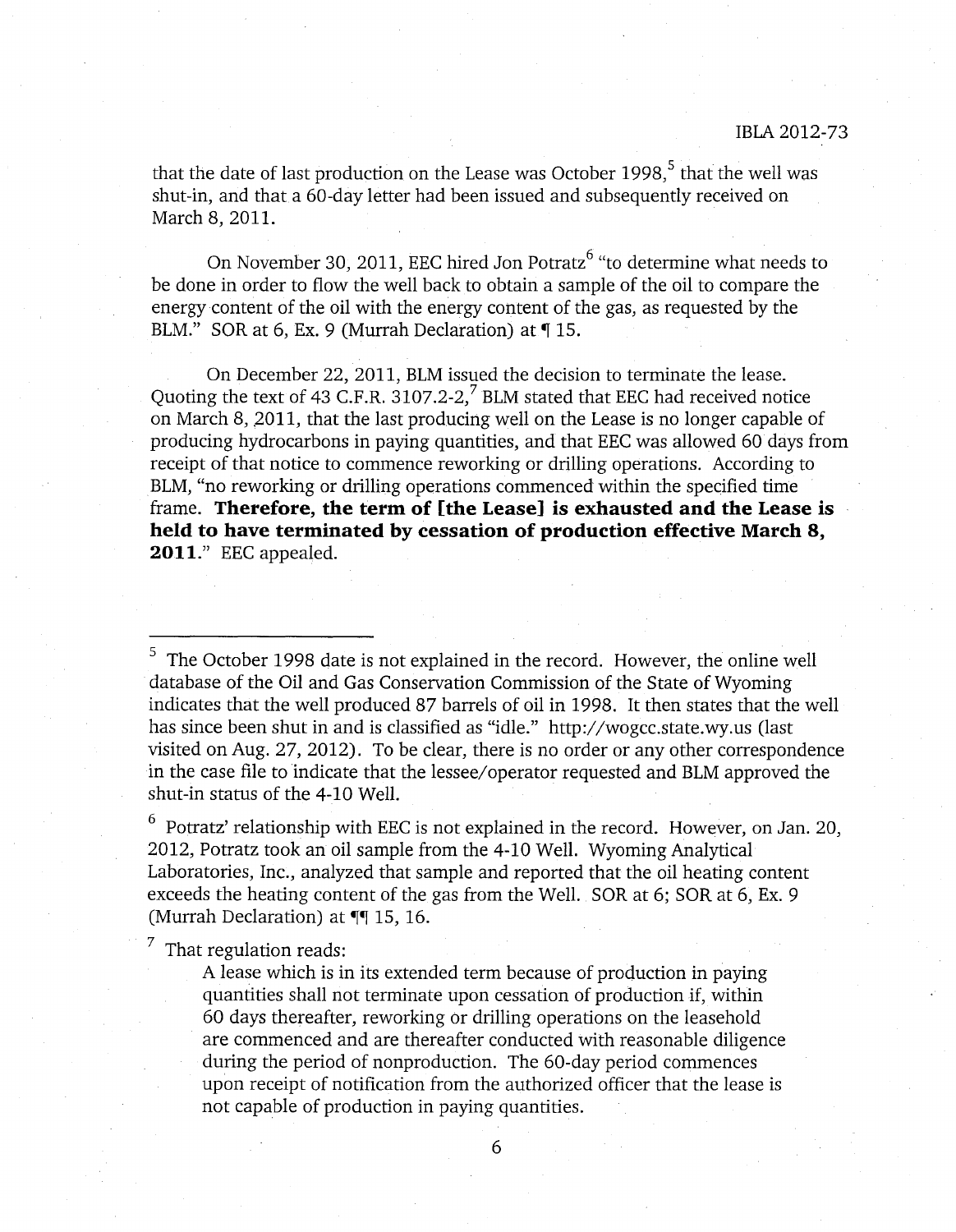#### *LEGAL STANDARDS*

The Lease was issued for a primary term of 10 years pursuant to section 17 of the Mineral Leasing Act (MLA), 30 U.S.C. § 226(e) (2006). For such a lease, if actual drilling has started before the end of the primary term, and is being "diligently prosecuted," the lease term "shall be extended for two years and so long thereafter as oil or gas is produced in paying quantities." 30 U.S.C. § 226(e); *see* 43 C.F.R. §§ 3107.1, 3707.2-1. After that time, a lessee's obligation to produce the well is indefinite-leases continue in an extended term only when a well actually produces oil or gas or is capable of production in paying quantities. The MLA mandates that a lease held in its extended term by production ends when that production ceases unless

reworking or drilling operations commenced on the land prior to or within sixty days after cessation of production are conducted thereon with reasonable diligence, or so long as oil or gas is produced in paying quantities as a result of such operations[;] ... [or] there is a well capable of producing oil or gas in paying quantities ... [and] the lessee is allowed a reasonable time, which shall be not less than sixty days after notice by registered or certified mail, within which to place such well in producing status ....

# 30 U.S.C. § 226(i) (2006); *see* 43 C.F.R. §§ 3107.2-2, 3107.2-3.<sup>8</sup>

A lease in its extended term is subject to termination when there is a cessation of production of oil and gas in paying quantities in accordance with the standards discussed in *Coronado Oil* Co., 164 IBLA 309 (2005), *aff'd,* No. 05-CO-llJ (D. Wyo. Aug. 23, 2006), *appeal dismissed,* No. 06-8083 (lOth Cir. Sept. 14, 2007):

Both the statute and the case law differentiate between a lease without a well capable of production in paying quantities and one containing a well capable of production in paying quantities. When the term of an oil and gas lease has been extended by production and there is *no* well capable of production in paying quantities when production ceases, the lessee has 60 days to commence reworking or drilling operations and must continue the reworking or drilling operations with reasonable diligence to avoid lease termination; if

 $8\,$  The statute also excuses nonproduction when operations or production has been suspended "under any order, or with the consent, of the Secretary." 30 U.S.C. § 226(i) (2006). BLM states that the Lease was never suspended. *See* Answer at lOll. We discuss this exception no further.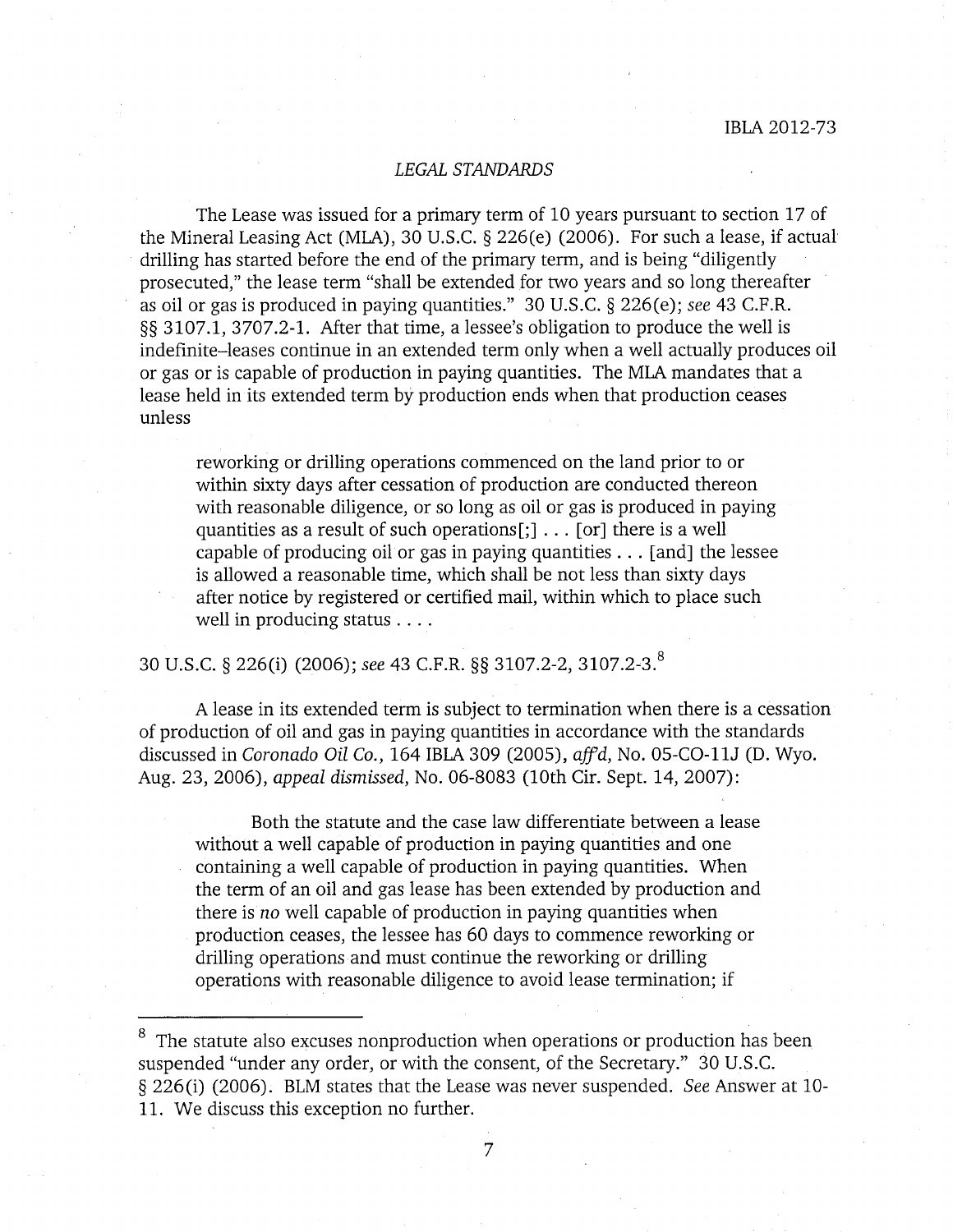such operations are not timely initiated and diligently pursued, the  $\overline{\phantom{a}}$ lease terminates automatically upon cessation of production. *Coronado Oil* Co., 164 IBLA 107, 115 (2004) [; *rev'd on other grounds) Coronado* · *Oil* Co. *v. U.S. Dep't of the Interior,* 415 F. Supp. 2d 1339 (D. Wyo. 2006)]. Notice is not required in this situation. *Id.*; see Stove Creek Oil *Inc.,* 162 IBLA 97, 104-105 (2004), citing *Merit Productions,* 144 IBLA 156, 160-61 (1998) (Burski, A.J., concurring); *International Metals* & *Petroleum Corp.,* 158 IBLA 15, 20-21, n.6 (2002). When the term of an oil and gas lease has been extended by production and the lease *does*  contain a well capable of production in paying quantities, however, BLM must notify the lessee and allow a reasonable time of at least 60 days from receipt of the notice to place the well into production to avoid having BLM declare the lease expired by operation of law for lack of production. *International Metals* & *Petroleum Corp.,* 158 IBLA at 21; *Merit Productions,* 144 IBLA at 161, 163-64; *Great Western Petroleum* & *Refining* Co., 124 IBLA [16, 24 (1992)]. The different treatment afforded leases with wells capable of production in paying quantities reflects Congress' concern both that a lease in its secondary term not be automatically terminated for lack of production where a lessee has in good faith expended money to develop a well capable of production, but where production has been deferred because of lack of pipelines, roads, or markets for the gas, and that such lessees are afforded a reasonable period in which to place the well in producing status. *See American Resources Management Corp.,* 40 IBLA 195, 200-201 (1979), citing H.R. Rep. No. 2238, 83d Cong., 2nd Sess. (1954), *reprinted in* 1954 U.S.C.C.A.N. 2695, at 2700. This is the notice provided in the regulations at 43 CFR 3107.2-3. The Department has recognized that this notice provision is applicable to a well capable of production in paying quantities that was shut in for reasons such as lack of a pipeline or market for the oil or gas. *Robert W. Willingham,*  164 IBLA 64, 68 (2004); *Merit Productions,* 144 IBLA at 161 n.5; *Steelco Drilling Corp.,* 64 I.D. 214, 219 n.3 (1957).

In defining a well capable of production in paying quantities, the Department has required evidence of the present capability of the well to produce:

The phrase "well capable of producing" means a "well which is actually in a condition to produce at the particular time in question." *United Manufacturing* Co., 65 I. D. 206 (1958). In the absence of perforation of the well casing, a well has been held to be physically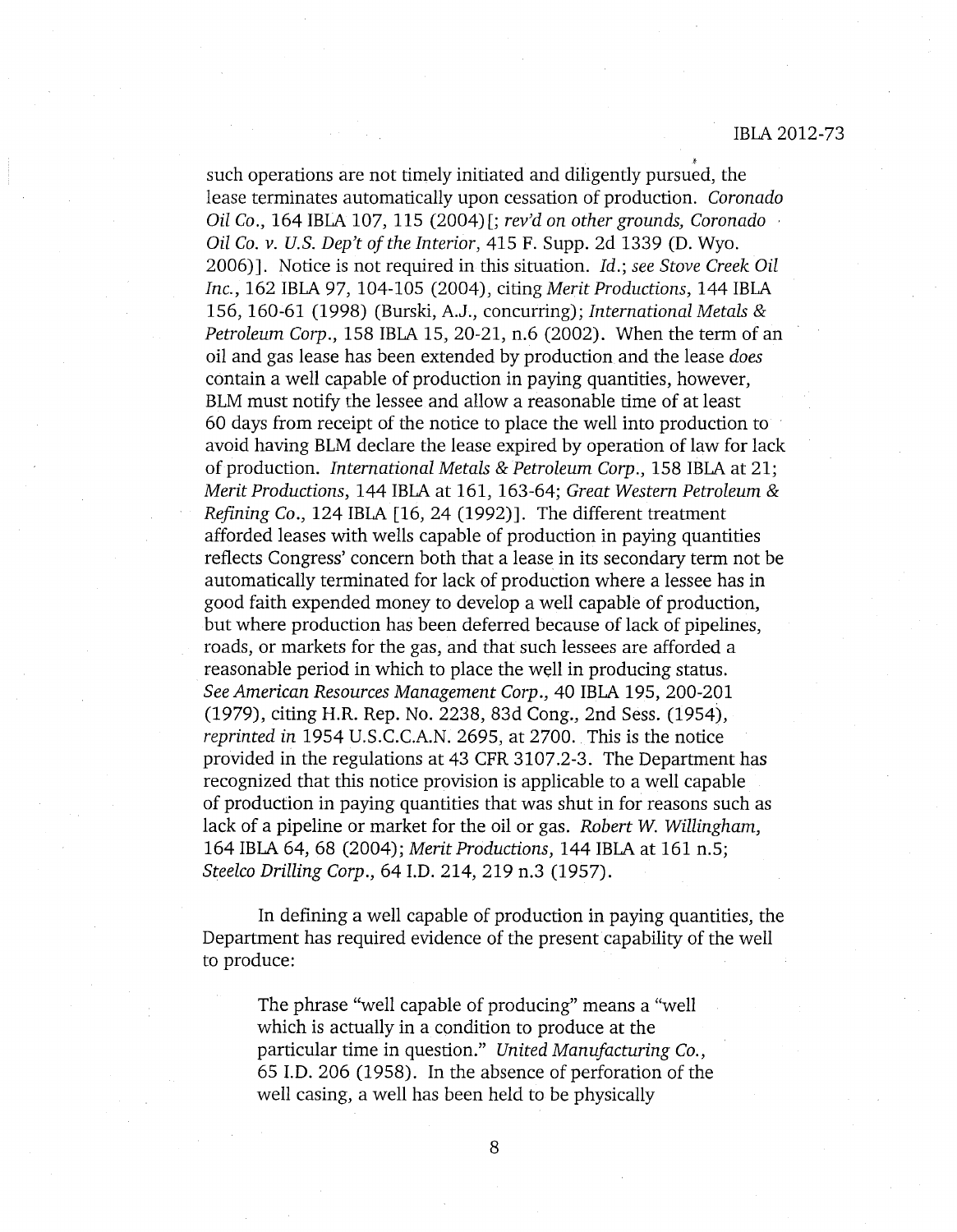incapable of production and, hence, not capable of production in paying quantities. *Arlyne Lansdale,* 16 IBLA 42 (1974); *United Manufacturing* Co., *supra.* A well has been held not capable of production in paying quantities where substantial pumping of water from the well is required before oil could be produced in paying quantities. *The Polumbus Corp.,* 22 IBLA 270 (1975). Further, a well has been held not capable of production in paying quantities where sandfracing operations were unsuccessful and the record indicated further efforts were needed to restore production, including hot oil treatment and swabbing the well. *Steelco Drilling Corp.,* 64 I.D. 214 (1957).

*Amoco Production* Co., 101 IBLA 215, 221 (1988) (footnotes omitted). In addition, in order to be considered capable of production in paying quantities, a well must be "physically capable of producing a sufficient quantity of oil and/or gas to yield a reasonable profit after the payment of all the day-to-day costs incurred after the initial drilling and equipping of the well, including the costs of operating the well, rendering the oil or gas marketable, and transporting and marketing that product." *International Metals* & *Petroleum Corp.,* 158 IBLA at 22; *see Stove Creek Oil Inc.,* 162 IBLA at 105-106; *Amoco Production* Co., 101 IBLA at 221-22. Actual production is not required to qualify a well as capable of production in paying quantities as long as production can clearly be obtained but has not been because of a lack of pipelines, roads, or markets for the gas .. *John* G. *Swanson,* 66 IBLA 200, 202 (1982); *American Resources Management Corp.,* 40 IBLA at 201; *see also C &K Petroleum Inc.,* 70 IBLA 354, 356 (1983); *Burton/Hawks, Inc.,*  47 IBLA 125, 127 (1980).

164 IBLA at 322-24 (text headnote and footnotes omitted).<sup>9</sup>

<sup>9</sup> Other important and relevant cases by the Board construing 30 U.S.C. § 226(i), particularly the distinction to be made between a lease without a well capable of production in paying quantities and one that does contain a well capable of production in paying quantities, include: *Doud Land* Co., *LLC,* 182 IBLA 234, 236-37 (2012); *Ridgeway Arizona Oil Corp.,* 181 IBLA 232, 244 (2011); *Petro Mex, LLC,*  180 IBLA 94, 99-101 (2010); *Two Bay Petroleum, Inc.,* 166 IBLA 329, 345 (2005), *a.ffd,* 2007 WL 2028192 (E.D. Cal. 2007); *Merit Productions,* 144 IBLA at 165 (Burski, A.J., concurring).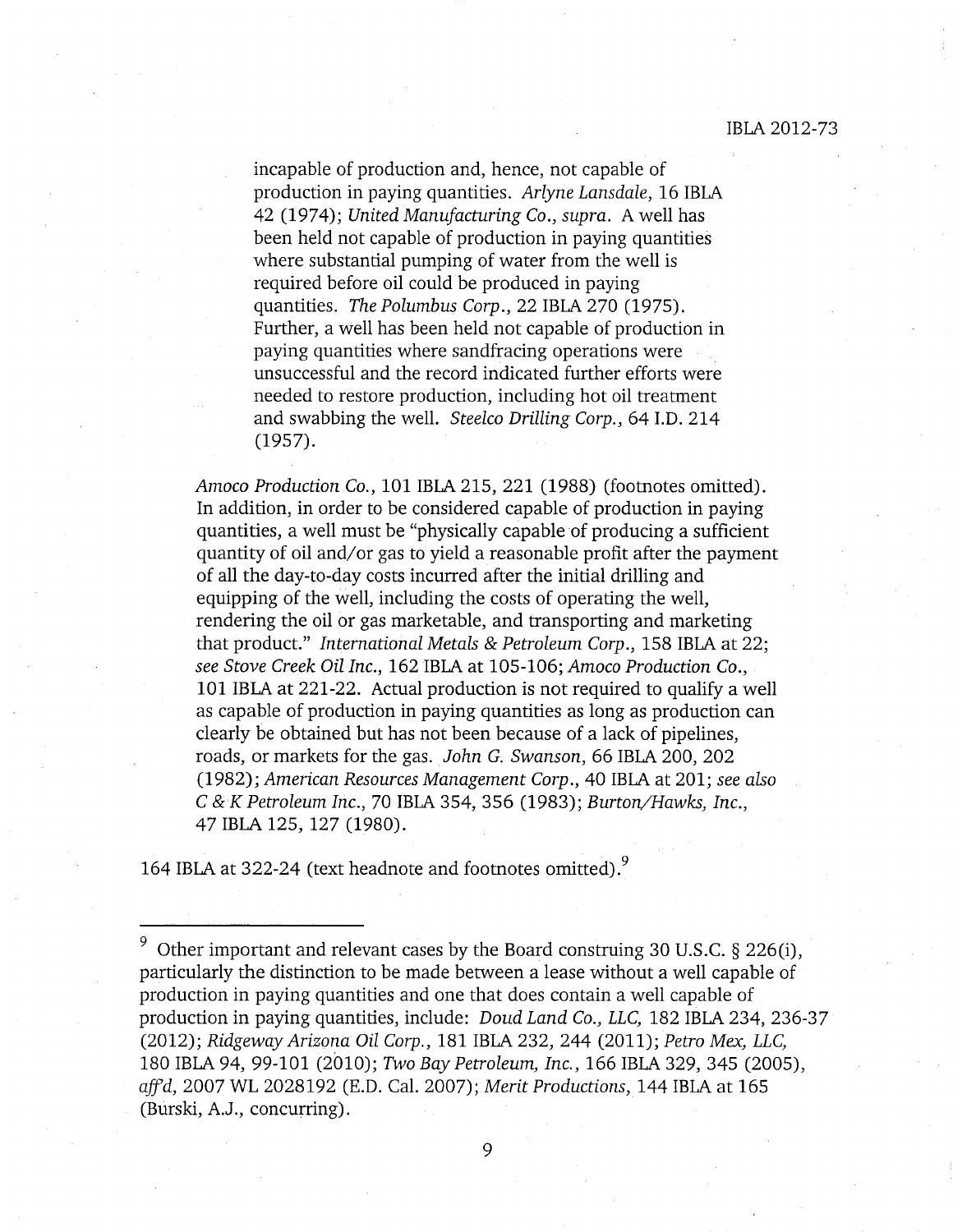#### *DISCUSSION*

EEC disputes BLM's determination that the Well is not capable of production in paying quantities. When BLM determines that a well is not capable of production in paying quantities, the party challenging that determination bears the burden of showing, by a preponderance of the evidence, that it is capable of production in paying quantities. *Stove Creek Oil Inc.* 162 IBLA at 105-06. Because the burden of proof is on an appellant to show error in the decision appealed, the recipient of a decision is entitled to a reasoned and factual explanation of the rationale for the decision, and must be provided an adequate basis for understanding and accepting it or, alternatively, for disputing and appealing it. *Mark Patrick Heath,* 181 IBLA 114, 129 (2011), and cases cited; *Exxon* Co., *U.S.A.,* 113 IBLA 199, 205 (1990). An administrative decision that is not supported by a case record providing the information necessary for an objective, independent review of the basis for the decision will be overturned. *Shell Offshore, Inc.,* 113 IBLA 226, 233 (1990).

By citing 43 C.P.R.§ 3107.2-2 and observing that no reworking or drilling operations commenced within the specified time frame, BLM presumably was of the belief that the Well was not physically capable of production and the Lease had therefore terminated by operation of law. *See* Decision at 1; Answer at 6-9. However, as EEC points out, neither the decision nor the record explains the basis upon which BLM made its determination. BLM's Answer also fails to state any meaningful rationale for its decision. On the other hand, EEC has shown that the 4-10 Well is in functioning condition and only needs equipment to begin production. While BLM stated that no reworking or drilling operations commenced within a specified time frame, it is unclear why such operations were required in the first instance. *See* Decision at 1; Answer at 7. Nothing in the record indicates that the 4-10 Well was not in a condition to produce at the time the Well was last shut-in or at the time BLM issued its Decision.<sup>16</sup>

We assume, without being able to confirm, that the 4-10 Well was shut in because no pipeline existed to transport the gas to market rather than because of any inability to produce. We have noted in past decisions that, by definition, wells that are shut in for authorized reasons such as lack of a pipeline or market for the oil or gas are wells capable of production in paying quantities. *Ridgeway Arizona Oil Corp.,* 181 IBLA 232, 245 (2011); *Coronado Oil* Co., 164 IBLA at 324; *Robert W. Willingham,* 164 IBLA at 68; *American Resources Management Corp.,* 40 IBLA at 201; *Robert D. Snyder,* 13 IBLA 327, 330 (1973); *Steelco Drilling Corp.,* 64 I.D. at

 $10$  No inspection reports or any other data are included in the administrative record.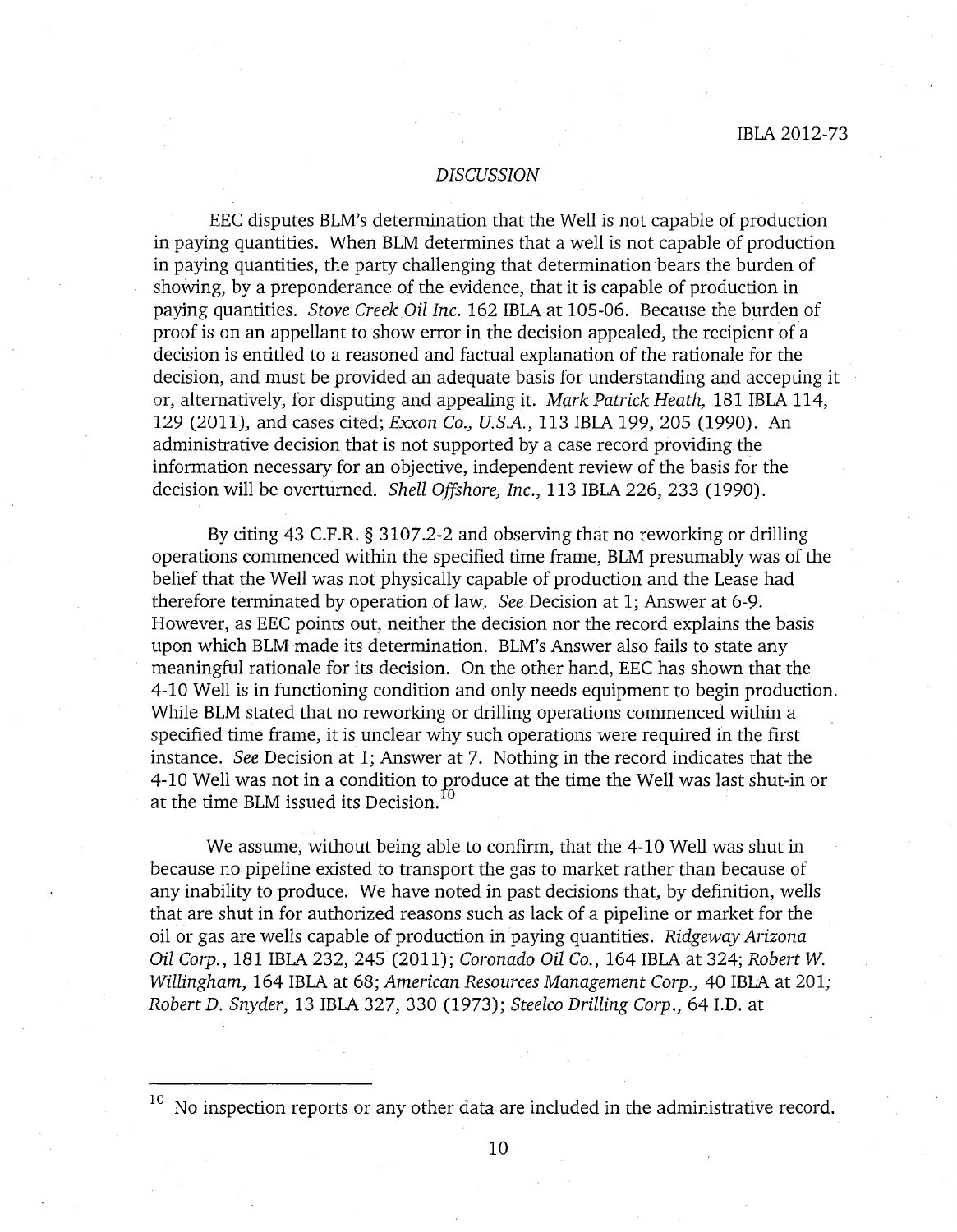219 n.3.<sup>11</sup> Again, we cannot ascertain from the record whether or not the well was shut-in for reasons authorized by BLM.

The flow test conducted by Encana in 2007 demonstrates that the 4-10 Well is capable of production of both oil and gas. EEC claims that if it were allowed to install the production facilities, such as tank batteries for storing the oil, it could produce economic quantities of oil. *See* SOR at 12. We see merit in EEC's argument that "BLM is denying EEC the right to test the Well and produce oil to establish it is a paying well, while at the same time penalizing EEC for not producing oil and gas," and that "[i]n doing so, BLM terminated the Lease." *Id.* at 12-13. On balance, we conclude that the evidence provided by EEC tends to establish that the 4-10 Well is capable of production in paying quantities. The Murrah Declaration supports this conclusion. EEC's two 2011 Sundry Notices requested approval to begin actual oil production but BLM denied both requests, citing NTL-4A.

In *Petro Mex, LLC,* cited by EEC, BLM rejected the appellant's request to test the wells by venting the gas or installing compression, stating that the requests were "unacceptable." 180 IBlA at 102 n.2. The Board rejected "BLM's claim as a classic 'Catch 22': the wells must be tested to show they are capable of producing gas, but [BLM] will not allow Petro Mex to operate and test those wells." *Id.* EEC draws the following analogy, which is convincing: "Here, EEC is in nearly an identical situation. EEC attempted to flare the gas to produce the oil to establish that the Well is capable of producing oil in paying quantities, and to produce the Well. But BLM refused to allow EEC to test and produce the oil." SOR at  $14<sup>12</sup>$ 

 $11$  BLM defines "shut-in well" as a well that is "physically and mechanically capable of producing oil and/or gas in paying quantities, but is not in production because of · the lack of a market due to well's remoteness or as a result of problems that require remedial action." H-3107-1 (glossary). BLM defines a "shut-in lease"

as a lease with a nonproducing well that has been accepted by [BLM] as physically and mechanically capable of production in paying quantities, and is the only well or remaining well on the lease. Such a well may be shut in following its original completion ... such as when the well is located in an area remote from a marketing outlet. . . . No lease shall be extended beyond its primary or fixed term by a shut-in well unless [BLM] is satisfied that the well remains capable of producing oil or gas in paying quantities based on a recent test of the well.

H-3107-1; *see Doud Land* Co., *LLC,* 182 IBlA at 238 n.8.

<sup>12</sup>*Petro Mex* also involved a well that was shut-in by BLM orders, which BLM refused to lift when requested by Petro Mex. The Board stated that "[n]ot being allowed to

 $(continued...)$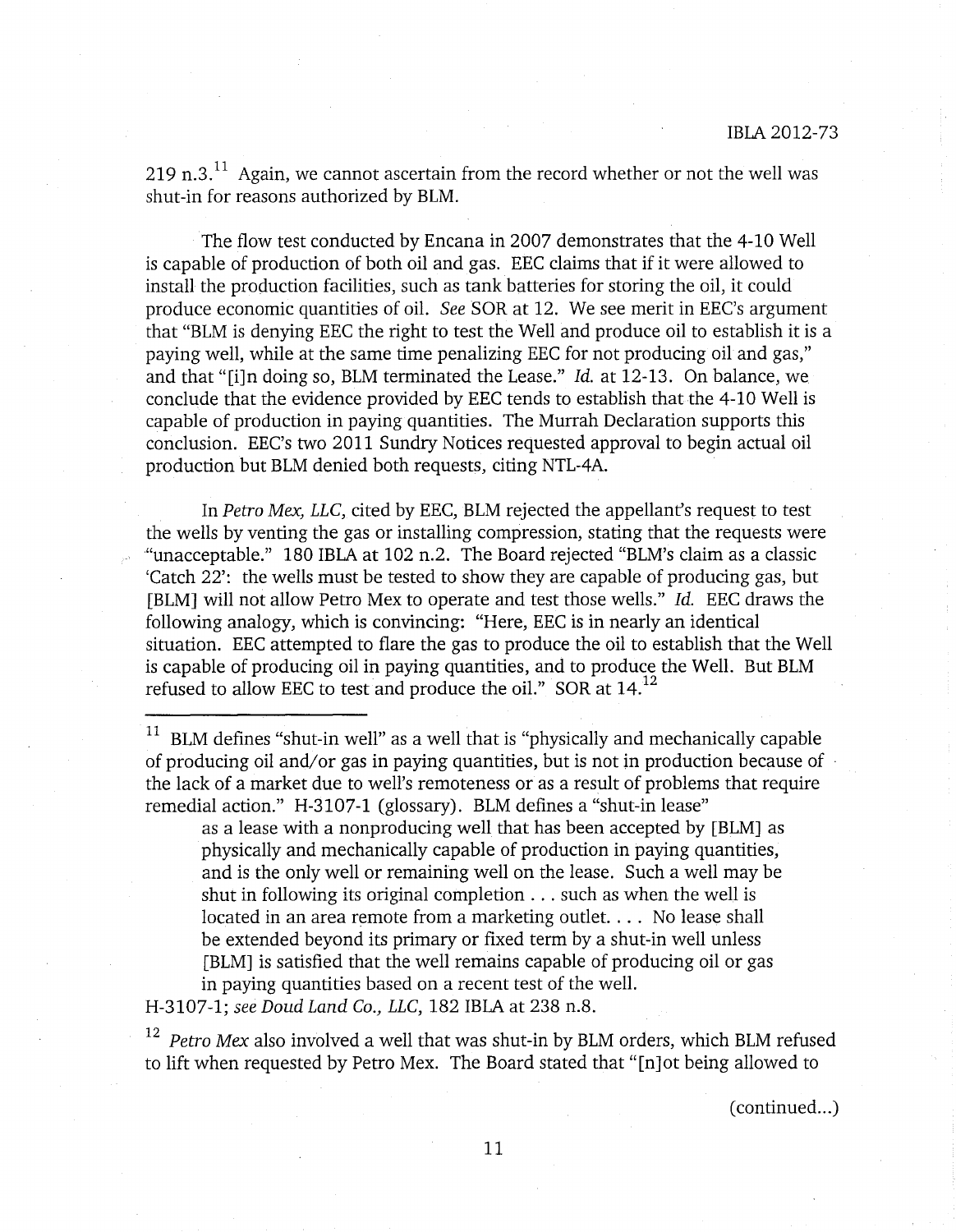Moreover, EEC stated in its April 1, 2011, Sundry Notice that it was "putting the Sublette Flats 4-10 into production" and was in the midst of constructing a "tank battery" to contain production. Placing such facilities on the Lease tends to substantiate EEC's argument that the well has present capability to produce. In sum, we are unable to confirm the need to rework or conduct drilling operations on the 4-10 Well, or that it was not presently capable of production. *See, e.g., Petro Mex,*  LLC, 180 IBLA at 105-06.<sup>13</sup>

By stating that it had determined that the last producing well on the Lease is no longer capable of producing hydrocarbons in paying quantities, BLM presumably found that EEC's well could not yield a reasonable profit over and above the cost of operating the well and marketing the gas. Decision at 1. In response, EEC contends that its well can produce oil in paying quantities, that it has submitted to BLM corroborating evidence on this point, and that BLM has failed to rebut EEC's documentation. Based on the record, or lack thereof, we concur.

A shut-in well determination is not static—markets, technology, and other circumstances evolve so that a well's production capability in paying quantities may change over time. *See, e.g., Coronado Oil Co.,* 164 IBLA at 324. Consequently, BLM may require a lessee/operator to place a shut-in well into production in paying quantities at any time the agency finds that the well is not producing in those quantities. *See Robert W. Willingham,* 164 IBLA at 68-69. Here, EEC submitted to BLM a Sundry Notice with its economic conclusions, showing, based on EnCana's flow tests, that it could produce at least \$3,600 of oil in a 3-day period, yielding about \$438,000 per year. Moreover, EEC states on appeal, through the Murrah Declaration, that its operating costs are around \$100,000 for the first year to install production facilities and produce the well. These numbers show the Well's profitability, explains EEC, and BLM has not provided any explanation of why it believes the Well cannot produce hydrocarbons in paying quantities.

BLM does not challenge EEC's operation costs, production rates, or whether that production could reliably be extrapolated to a daily rate of production. Nor is there anything in the record that refutes the figures offered by EEC to show that the wells are capable of producing sustained and sufficient hydrocarbons to yield the requisite profit. We acknowledge that EEC's figures are not conclusive. However, we

12 ( ... continued)

resume production from these leases because of BLM's shut-in orders is not synonymous with their not having a well capable of production." 180 IBLA at 105.

 $13$  We also note that failure to resume production from the Well because of BLM's concerns regarding waste does not create a well incapable of production.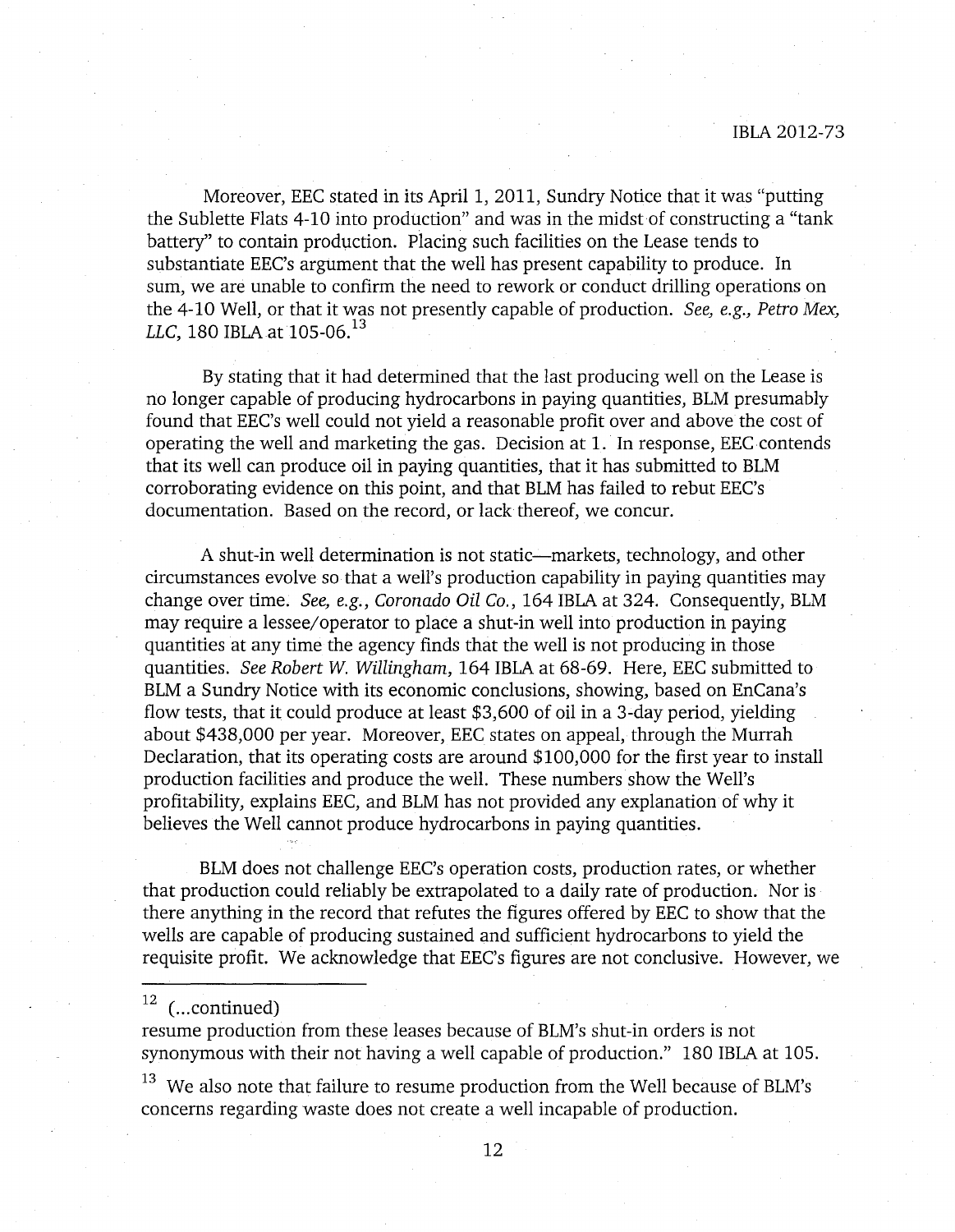must evaluate those figures in the context of a record that does not support BLM's position. What we do have is the Initial Production Memorandum from 1995 stating that the Well was capable of production in paying quantities, as well as the flow tests conducted by EnCana in 2007 showing that the 4-10 Well produced both oil and gas. We conclude that EEC has shown by a preponderance of the evidence that BLM's determination is in error. Accordingly, we reverse BLM's determination that EEC's well is not capable of producing hydrocarbons in paying quantities.<sup>14</sup>

There is no question that the well has had a prolonged cessation of production. EEC admits that the well still sits dormant, but blames BLM for its failure to place the well back into producing status. But for BLM's denial of its requests to put the well back online for oil production, argues EEC, the well would be up, running, and producing hydrocarbons in paying quantities. See SOR at 13. In its Answer, BLM states that it "gave EEC over nine months to bring the well into production, much longer than the minimum sixty-days provided by statute and regulation," and that "EEC still did not produce the well as a gas well, or, ... take the steps necessary to obtain approval to produce the well as an oil well." Answer at 12. The record does not support BLM's assertion.

Upon receipt of BLM's initial 60-day letter in February 2011, EEC's actions demonstrate reasonable diligence in its attempts to test and equip the 4-10 Well so that it could produce oil from the Lease. The record includes documentation showing that EEC submitted a Sundry Notice on April 1, 2011, requesting to build a flare pit, install a tank battery and other facilities that would allow it to produce the Well, and BLM denied that Sundry Notice in June 2011; that on June 28, 2011, EEC notified BLM that it had contracted with an engineering firm to complete the ELM-requested tests to establish that the Well was capable of production; that on July 8 and 11, 2011, EEC communicated with BLM regarding the EnCana flow test results; that EEC contracted with Open Range to perform an analysis of the hydrocarbons in the Well resulting in the September 13, 2011, report; that EEC submitted a second Sundry Notice on November 2, 2011, demonstrating that the Well was capable of production in paying quantities and requesting BLM to authorize its testing of the hydrocarbons

 $14$  We note that the Board has consistently held that when BLM determines that production on an oil and gas lease in its extended term by reason of production has ceased because the well on the lease is no longer capable of production in paying quantities, the lessee of record and lease operator are entitled to notice and an opportunity to request a hearing on the issue of the productive capacity of the well if they have presented evidence raising an issue of fact regarding the status of the well. Coronado Oil Company, 164 IBLA at 328, and cases cited. No hearing is needed here, however, because the record before us does not sustain BLM's conclusion that the well is not capable of production in paying quantities.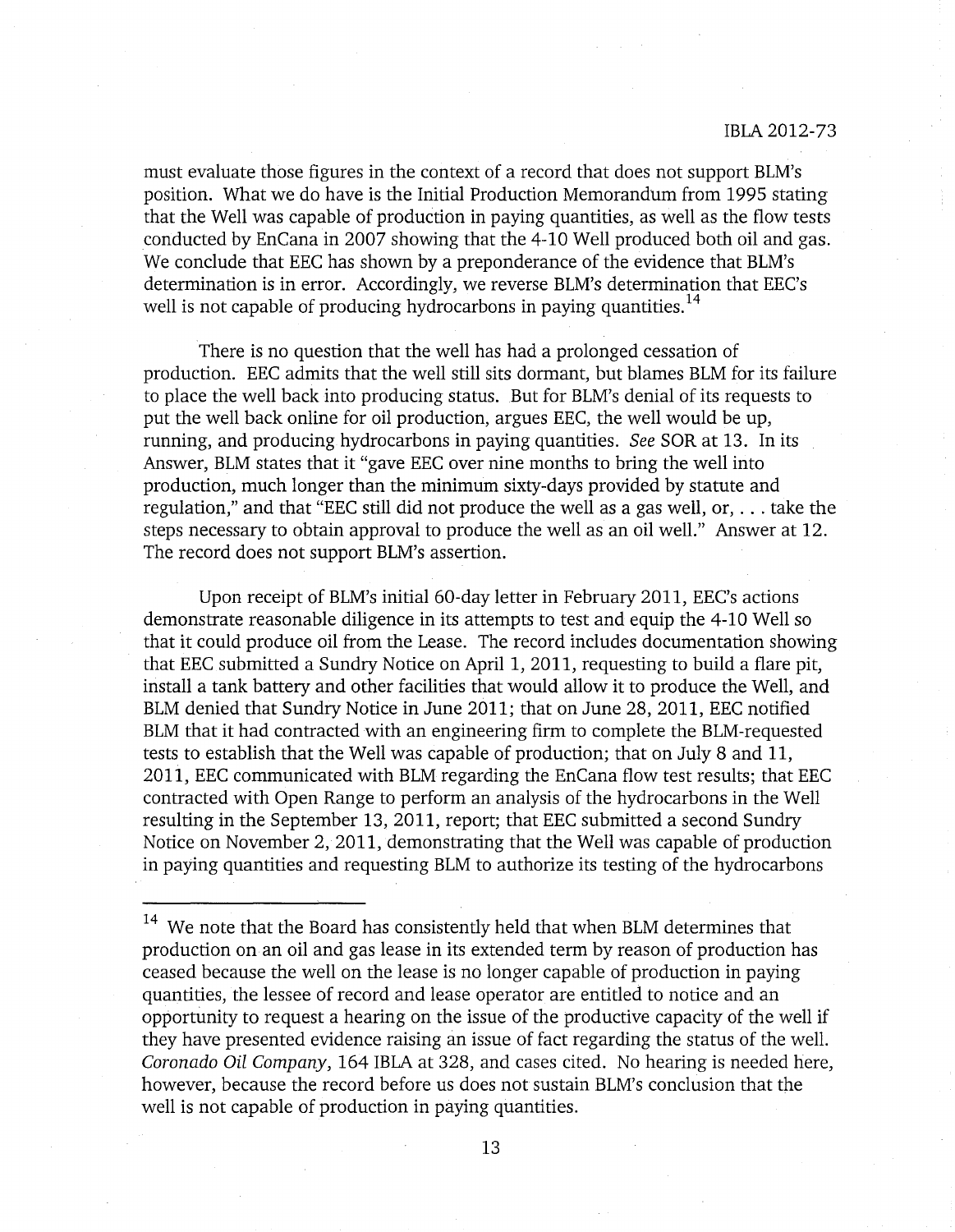and to produce oil from the Well; and that in November 2011, EEC contracted with John Potratz and Wyoming Analytical Laboratories, Inc., to conduct an additional analysis of the heating content of the oil so that EEC could produce the oil to meet BLM's requests. EEC has shown that it was in the process of complying with BLM's November 7, 2011, denial of its second Sundry Notice in order to provide the information requested by BLM when it declared the Lease terminated. EEC provides the following summary of the documentation in the record:

Here, EEC submitted a request to flare gas to test and produce the oil. BLM denied EEC's request to produce the oil and instead requested EEC to provide justification that the oil content exceeds the gas content. Immediately upon notification of this request, EEC began this process. In the interim, BLM terminated the Lease. In essence, EEC submitted a request to test and produce the oil from the Lease. BLM denied this request. BLM then terminated the Lease because EEC failed to produce the Well. BLM's circular justification for terminating the Lease cannot stand. BLM may not terminate the Lease for failure to produce when its actions prohibit EEC from producing the Well.

# SOR at 18.

BLM denied EEC's attempt to return the 4-10 Well to production because the agency concluded that the well was a gas well. Consequently, according to BLM's reasoning, BLM could not authorize the flaring or venting of any gas, since NTL-4A explicitly disallows an operator to waste gas that is economically valuable and upon which royalties should be paid, and "[a]uthorizing the proposed venting/flaring without [oil/gas equivalency data] could result in waste of the Nation's mineral resources and violate NTL 4A." Answer at 8. However, NTL-4A should not be applied to deny EEC the opportunity to flare or vent the gas for purposes of determining whether the 4-10 Well is properly classified as an oil or gas well. NTL-4A is a royalty rule, in place to dissuade lessees/operators from wasting the more valuable natural resource, not to prevent production outright.<sup>15</sup> If BLM finds that vented or flared gas is economic, and that the lessee/operator wasted the gas without permission to do so, the lessee/operator would be required to pay royalties on that wasted resource. The question posed by NTL-4A in the present case is one of economics and marketability. In *Rife Oil Properties, Inc.,* 131 IBLA 357, 373 (1995), we explained that

 $15$  The rule provides guidance regarding the volume of production upon which royalty is due under the lease and is typically administered by BLM. *See* 30 C.F.R. §§ 202.100, 202.150, and 202.151. Central to the determination of the volume upon which royalty is due is the exemption of volumes used for lease beneficial purposes.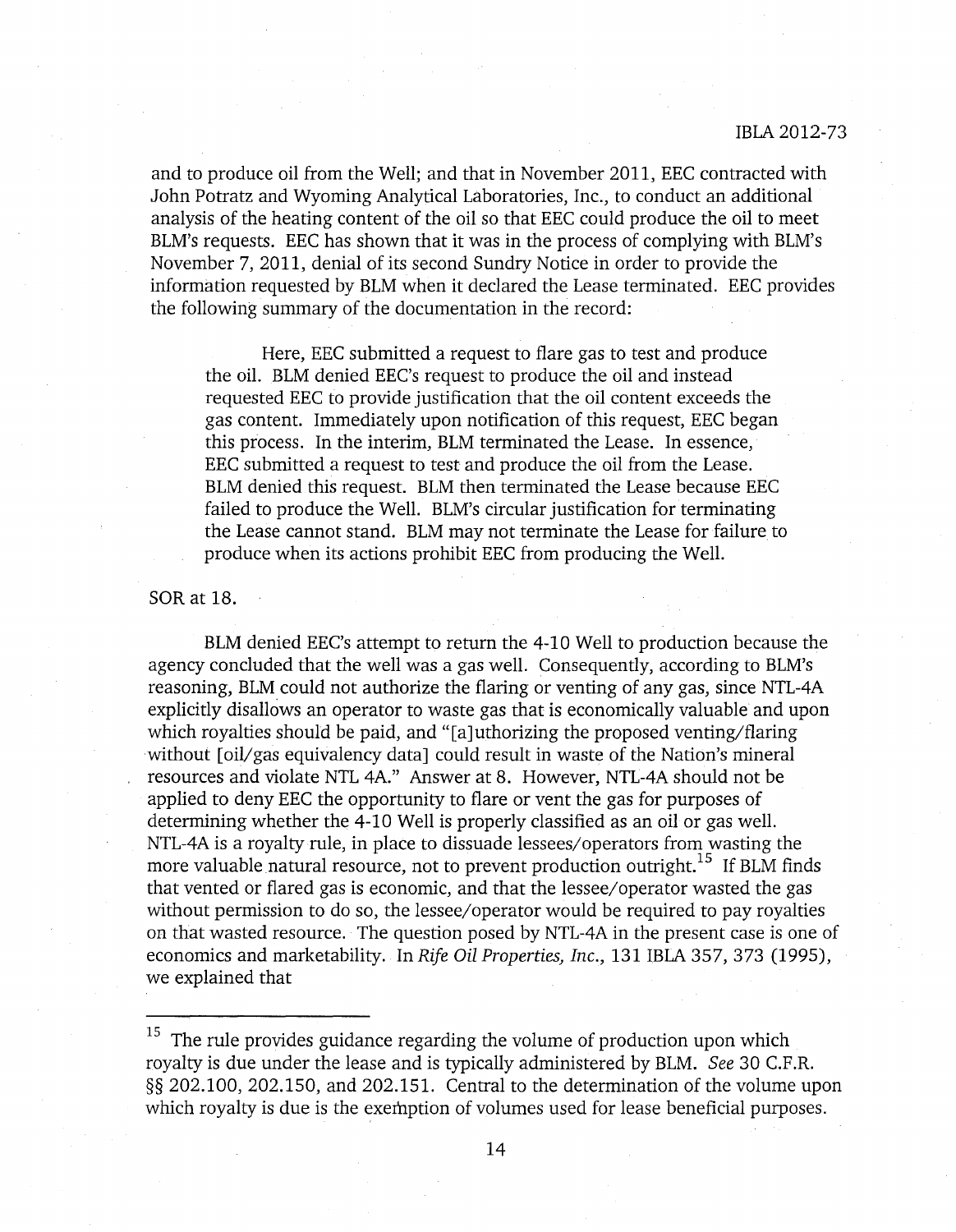an operator must place into marketable condition "if economically feasible" all oil, gas, and other hydrocarbon substances produced from the lease. *See* 43 C.P.R.§ 3162.7-1(a). The operator must also conduct operations in such a manner as to prevent "avoidable loss of oil and gas." 43 C.P.R. § 3162.7-1(d). The classification of a well as an oil well or a gas well [therefore] is not necessarily useful in making the determination whether recovery of the gas was economic. To the extent that BLM read NTL-4A as barring the venting of gas from a producing [] well without regard to whether it was avoidably lost, *i.e.,*  whether it was economic to market the gas, we find that BLM misread NTL-4A.

Here, EEC has shown not only that gas produced from the 4-10 Well has no connecting pipeline, but has also submitted evidence showing it would be economic to produce and market oil from the well. EEC stated in its November 2011 Sundry Notice how the production of oil, based on geologic test data, exceeded the cost benefit of producing the gas from the well: For every barrel of oil sold at \$73.81, natural gas was only \$22.55. Thus, EEC appropriately answered BLM's NTL-4A question for production purposes. In doing so, EEC attempted to place the 4-10 Well into production. *Cf Doud Land* Co., *LLC,* 182 IBLA at 243 (observing that appellant made no effort whatsoever to produce oil and gas).

Therefore, pursuant to the authority delegated to the Board of Land Appeals by the Secretary of the Interior, 43 C.P.R. § 4.1, the decision appealed from is reversed.

 $M$ ames F. Roberts Administrative Judge $\mathbb{R}^n$ 

I concur:

James K. Jackson Administrative Judge